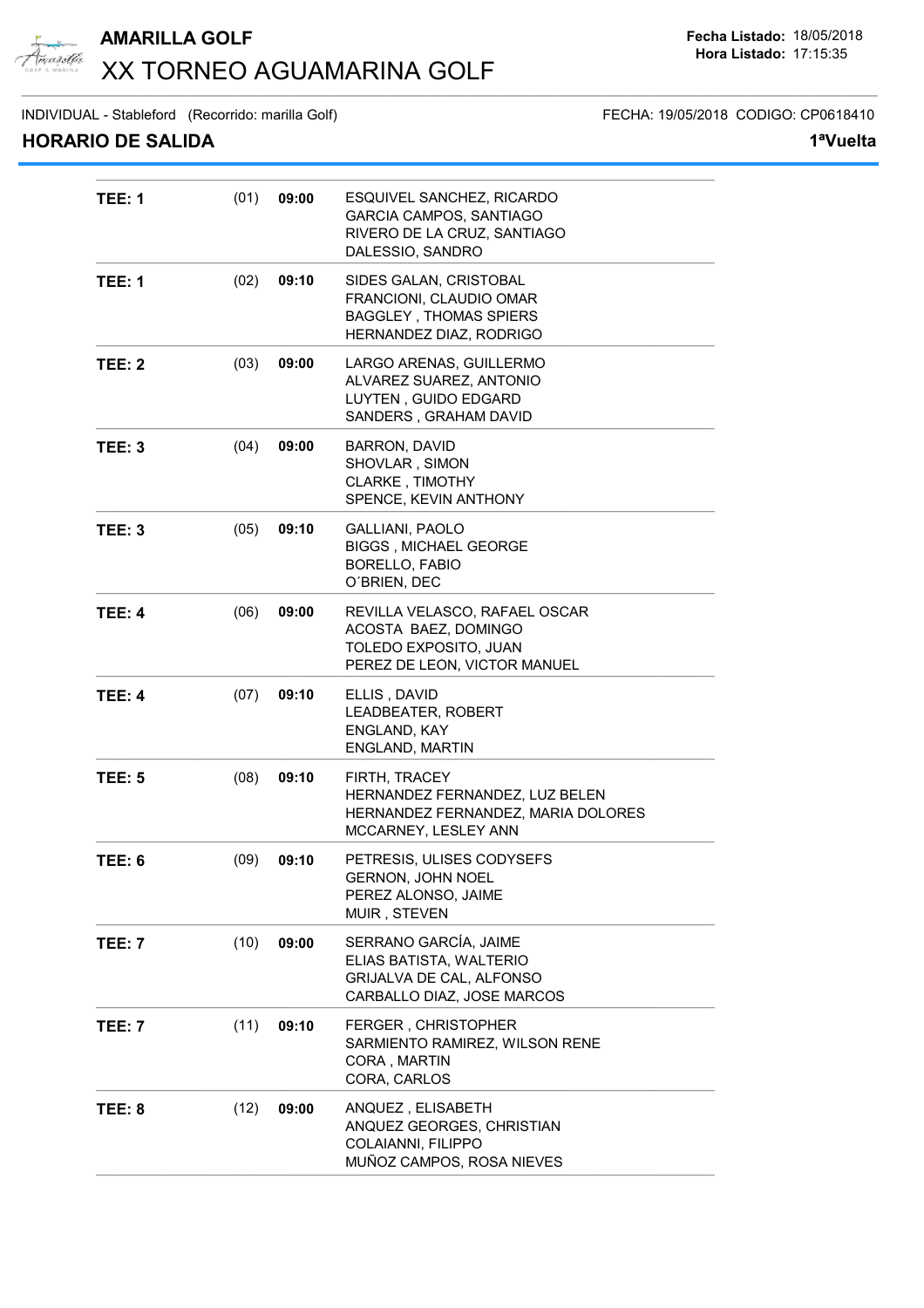

## **AMARILLA GOLF Fecha Listado:** 18/05/2018 XX TORNEO AGUAMARINA GOLF  $\_$  ,  $\_$  ,  $\_$  ,  $\_$  ,  $\_$  ,  $\_$  ,  $\_$  ,  $\_$  ,  $\_$  ,  $\_$  ,  $\_$  ,  $\_$  ,  $\_$  ,  $\_$  ,  $\_$  ,  $\_$  ,  $\_$  ,  $\_$  ,  $\_$  ,  $\_$  ,  $\_$  ,  $\_$  ,  $\_$  ,  $\_$  ,  $\_$  ,  $\_$  ,  $\_$  ,  $\_$  ,  $\_$  ,  $\_$  ,  $\_$  ,  $\_$  ,  $\_$  ,  $\_$  ,  $\_$  ,  $\_$  ,  $\_$  ,

INDIVIDUAL - Stableford (Recorrido: marilla Golf) FECHA: 19/05/2018 CODIGO: CP0618410

| <b>HORARIO DE SALIDA</b> |               |                                                                                                                                   | 1ªVuelta |
|--------------------------|---------------|-----------------------------------------------------------------------------------------------------------------------------------|----------|
| <b>TEE: 8</b>            | (13)<br>09:10 | MATA GONZALEZ, JAVIER<br>NAVEIRAS VARELA, FRANCISCO<br>CASTRO ALVAREZ, JULIO<br>MELENDEZ UNZETABARRENECHEA, FERNANDO              |          |
| <b>TEE: 9</b>            | (14)<br>09:00 | GONZALEZ MARCELINO, ANTONIO J.<br>RODRIGUEZ CORDOBA, ANTONIO ARNULFO<br>BERMUDEZ IGLESIAS, JUAN CARLOS<br>CHAVES VIÑOLO, SALVADOR |          |
| <b>TEE: 9</b>            | (15)<br>09:10 | CRIADO DEL PINO, JOSE MANUEL<br>PEÑA MAYOR, ALVARO<br>SUAREZ RODRIGUEZ, JORGE<br>TAVIO ASCANIO, EDUARDO                           |          |
| <b>TEE: 10</b>           | (16)<br>09:00 | OVISPOB, ANDREW<br>BELOUSOV, OLEG<br>RODRIGUEZ LOPEZ, JOSE MARIA<br><b>MEYER, ERIC</b>                                            |          |
| <b>TEE: 10</b>           | (17)<br>09:10 | <b>BAILY, ALAN</b><br>FIRTH, ANDREW<br>PEARCE, TONY<br>MIGNACCA, PIETRO                                                           |          |
| <b>TEE: 11</b>           | (18)<br>09:00 | SALAS VIECO, RAFAEL<br>RODRIGUEZ GARCIA, RAMON<br>ARRIAGA BRINGAS, MIGUEL ANGEL<br>MOLINA BERMEJO, FRANSISCO JAVIER               |          |
|                          |               |                                                                                                                                   |          |

|                |      |       | ARRIAGA DRIINGAS, MIGUEL ANGEL<br>MOLINA BERMEJO, FRANSISCO JAVIER                                    |
|----------------|------|-------|-------------------------------------------------------------------------------------------------------|
| <b>TEE: 11</b> | (19) | 09:10 | SANCHEZ RIJO, JOSE MANUEL<br>MORA NOVARO, ORLANDO<br>SCATAGLIA, ANDREA                                |
| <b>TEE: 12</b> | (20) | 09:00 | PIVETTA, FABIO<br><b>MAJER ZAVELOVA, MILAN</b><br><b>KLAGGE, HORST</b><br><b>MENDEZ PEREZ, FELIPE</b> |
| <b>TEE: 13</b> | (21) | 09:00 | LORENZ, ANGELIKA<br>RANCATI, JESSICA<br>GONZALEZ DEL CORRO, MARIA NELIDA                              |
| <b>TEE: 13</b> | (22) | 09:10 | REYES DE PAZ, ALEJANDRO<br><b>GUTIERREZ PEREZ, BENITO</b><br>CACHEMAILLE, RONALD<br>ROBINSON, PETER   |
| <b>TEE: 14</b> | (23) | 09:00 | DIETRICH, STEFAN ANDREAS<br>DIETRICH, TOMAS<br>DAKIN, ROBERT<br>FREEMAN, ROBERT                       |
| <b>TEE: 15</b> | (24) | 09:00 | PO, ANGELA<br>O'BRIEN, ANNE<br>MEYER, LAELA                                                           |
| <b>TEE: 15</b> | (25) | 09:10 | GIAMBRA, GIUSEPPE<br>QUACIARI, CURZIO<br>SAMMURI, STEFANO<br>HAMILTON, NILS MICHAEL                   |